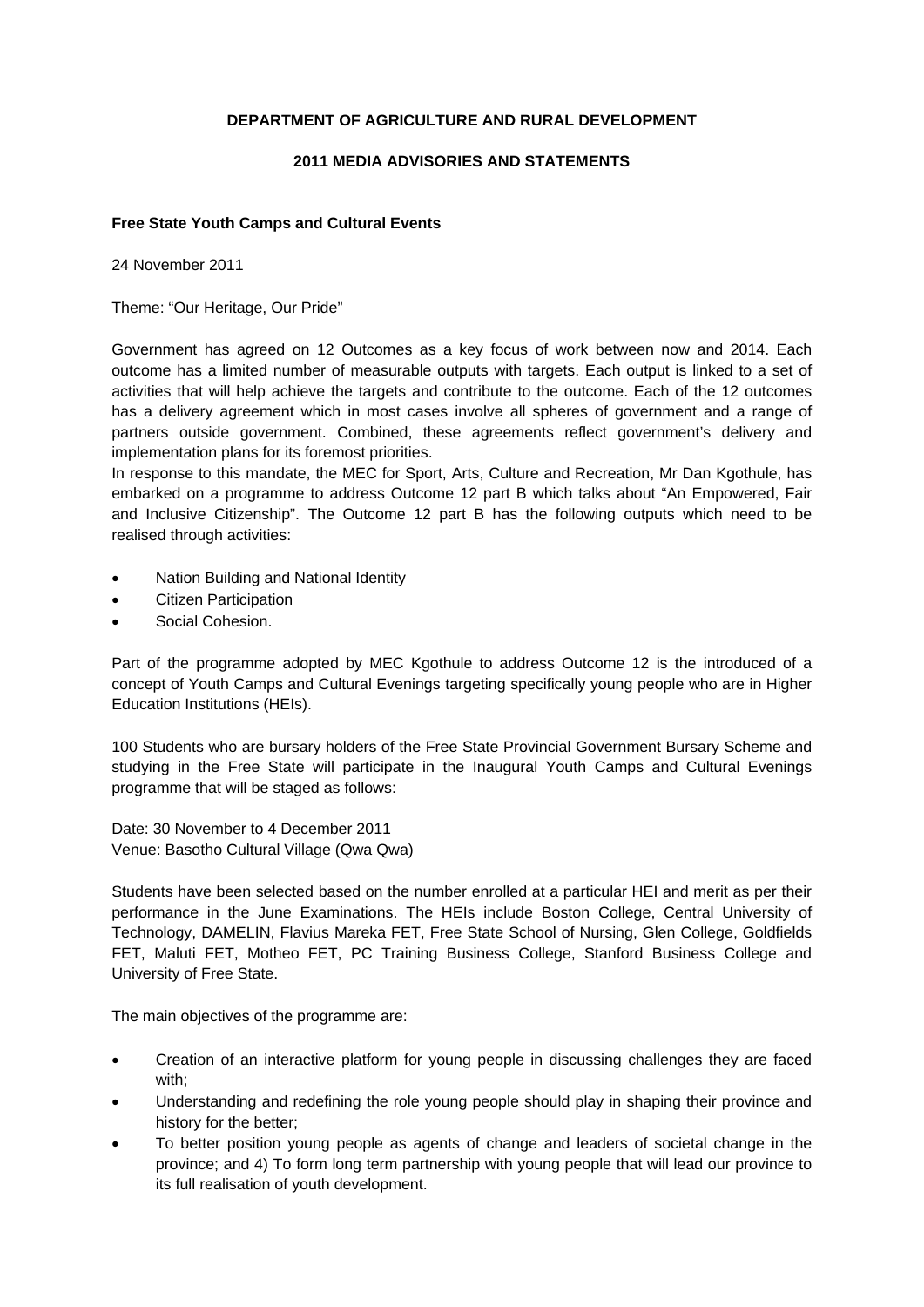Today our struggle has entered a new epoch. With the same spirit as the 1976 generation, young people in the Free State must proceed to be responsible and be first to occupy the forward ranks in the struggle for the reconstruction and development of their province in general. They must be in the forefront in the struggle to defeat the scourges of poverty, unemployment, illiteracy, drugs and alcohol abuse, teenage pregnancy, HIV and AIDS; criminality and ignorance.

#### Issued by: Free State Agriculture and Rural Development

# **Free State Department of Agriculture through the Veterinary Services Unit would like to caution all the farmers about the eminent Rift Valley fever outbreak**

#### 4 January 2011

The above average rainfall seen in this past week spells an inevitable consequence of yet another Rift Valley fever outbreak. This persistent heavy rainfall causes the shallow water surfaces and/or water pans in the province to become flooded, which with warm weather conditions promote breeding of mosquitoes. Rift Valley fever is a viral disease of cattle, sheep and goats, characterised by deaths of newborn lams/calves and abortions in ewes/cows. A specific species of mosquitoes transmit this viral disease whilst feeding on these animals.

Human beings become infected from handling tissues or organs of diseased animals. The infection in humans in serious and is occasionally a life threat. It presents with severe muscle and joint pains, high fever, severe headaches, blurred vision as possible symptoms. According to Communicable Disease Communiqué which is a publication of the National Institute of Communicable Diseases, the outbreak of this disease during 2010 resulted in a recording of a total of 232 human cases, 26 of which died from the disease following handling sick or dead animals.

Control of the disease in animals is through vaccination of animals as the only effective method to protect livestock; farmers are therefore advised to vaccinate their animals against Rift Valley fever annually. Control of mosquitoes through weekly dipping, use of insect repellent sprays or pour-ons e.t.c. offer some valuable input in the control of the disease. Rift Valley fever is a notifiable disease in terms of the Animal Disease Act, not a controlled disease. Therefore, it remains the responsibility of the animal owners to vaccinate their animals to prevent losses.

The general public is urged not to handle any sick animals or cut up any dead animals or aborted fetuses. Handling of sick or dead animals should be done whilst wearing protective clothing and protective goggles. Suspicion of the disease e.g. where newly born lambs/calves die in large numbers or abortions in pregnant sheep/cows are observed in a flock/herd, should be reported to the nearest State Vet Office.

The local State Veterinarian can be contacted on the following numbers:

Motheo District: Bloemfontein 051 436 3677 Thaba'Nchu 051 875 1160

Xhariep District: Fauresmith 051 723 0032 Smithfield 051 683 0083